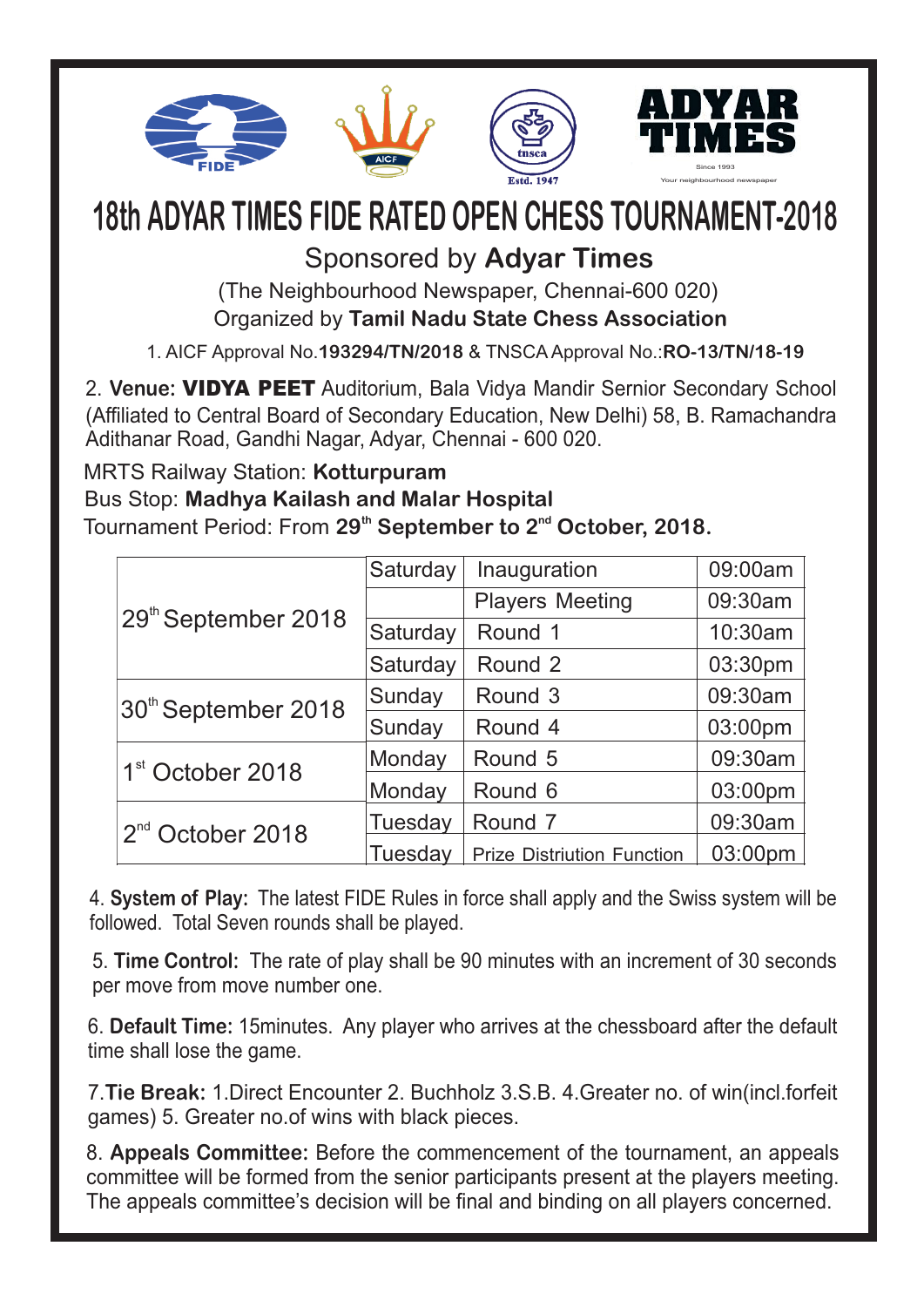9. **AICF Player's Registration:** All the participants must be registered with AICF as a player. AICF player registration fee is Rs.250/- for the year 2018-2019. Players who are yet to renew their AICF Player registration can use the below link http://aicf.in/players/ for fresh AICF player registration please click http://aicf.in/online-player-registration/ for fresh AICF registration, players are requested to keep their scanned passport size photograph and birth certificate and a valid email address (unique) not used by any other person/player for AICF, ready before the registration process.

**Note:** Only passport size (less than 1MB) photographs in jpeg format should be uploaded. If a player is already registered with AICF he/she should produce proof for the same at the time of registering his/her entry.

10. **TNSCA Player's Registration:** TNSCA Player's Registration for the year 2018-2019 is mandatory for the all participants from Tamil Nadu. Participants should send Rs.150/ towards TNSCA player registration fee for the year 2018-19 with duly filled TNSCA players's registration form, date of birth certificate copy and passport size phot along with the entry form. **If a player is already registered with TNSCA he/she should produce proof at the time of registering his/her entry. .**

11. **Complete Silence is to be maintained within the campus.**

12. **The Campus should not be littered.**

13. **Smoking is strictly Prohibited inside the school campus.**

14. **Ban on Wrist Watches: AICF has banned the wrist watches while playing in FIDE Rated events. Players are instructed not to wear wrist watches while playing.**

15. Players should not possess any electronic device like Mobile Phones during the game

16. **Entry Fee: Rs.1250/- per player.**

GMs, WGMs, IMs, WIMs: Free

Rating with 2300 & Above: Free

Entry fee should be remitted by cheque or a bank draft favoring **"TAMIL NADU STATE CHESS ASSOCIATION"** payable at Chennai or by **NEFT** transfer to the following bank account.

|                  | Account Name   Tamil Nadu State Chess Association |
|------------------|---------------------------------------------------|
| <b>Bank</b>      | Indian Bank                                       |
| A/C No.          | 440756872                                         |
| <b>Branch</b>    | <b>Park Town Branch</b>                           |
| <b>IFSC</b> code | <b>IDIB000P024</b>                                |

Duly filled entry form should be sent to: TAMIL NADU STATE CHESS ASSOCIATION Hall No - 75, JN Stadium, Periamet, Chennai - 600 003. Phone: 044 - 25384477 / 25366464 E-Mail: tnchesstmt@gmail.com Website: www.tamilchess.com

**Entries can also be paid online through: 1.www.chessfee.com**

**2.www.easypaychess.com**

**3.www.paychessentry.com**

**4.www.signinchess.com**

**Last Date of Entry:** Tuesday, 25th September, 2018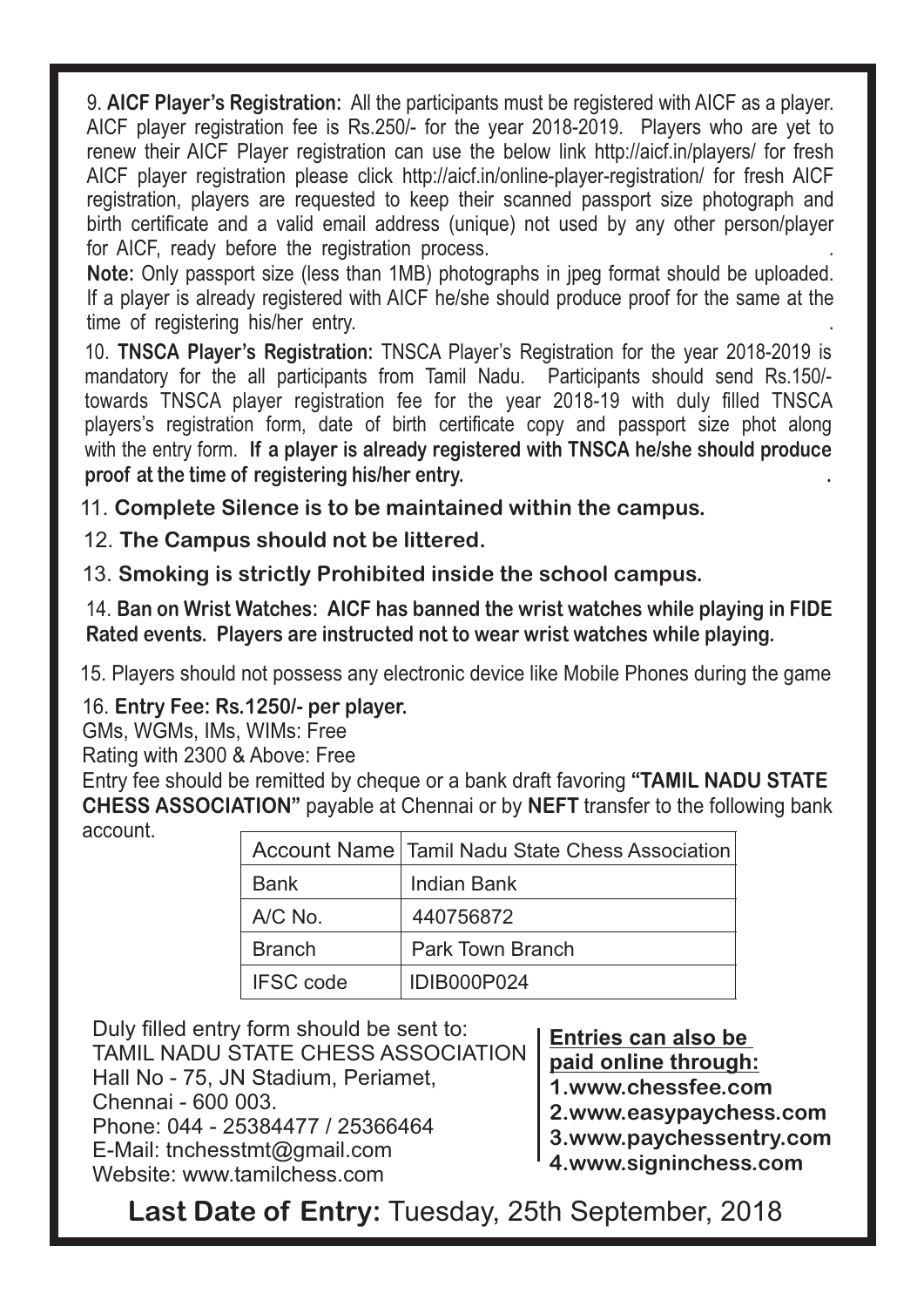#### **16. For more details please contact:** S.PAUL AROKIA RAJ, **I.A., & F.I.,**

Co-ordinator and Chief Arbiter of the Tournament

Mobile: **98404 58484**

E-Mail: **chesspaul64@gmail.com**

17. Participants will have to make their own arrangements for accommodation.

18. **Tournament Committee:** The organizers will form a tournament committee for the smooth conduct of the tournament.

19. Protests: Protests if any, against the decision of the Chief Arbiter shall be made in writing with protest fee of Rs.500/-within 15minutes of the completion of the game to the appeals committee. The protest fee will be refunded if the appeal is upheld.

20. **Withdrawals:** No participant will withdraw from the tournament without the permission of the Chief Arbiter.

21. Rights of admission: **AICF/TNSCA** reserve the right to admit/reject any entry without assigning any reason thereof.

**AICF / TNSCA** reserve the rights of admission to the venue.

## **22. Total Cash Prizes: Rs.2.50 Lakhs**

| 01. Rs. 35,000/- plus Trophy | 08. Rs. 6,000/-                                       |
|------------------------------|-------------------------------------------------------|
| 02. Rs. 25,000/-             | 09. Rs. 5,000/-                                       |
| 03. Rs. 15,000/-             | 10. Rs. 4,000/-                                       |
| 04. Rs. 10,000/-             | 11 <sup>th</sup> to 20 <sup>th</sup> Rs. 3,000/- each |
| 05. Rs. 9,000/-              | $21^{st}$ to $25^{th}$ Rs. 2,500/- each               |
| 06. Rs. 8,000/-              | 26 <sup>th</sup> to 30 <sup>th</sup> Rs. 2,000/- each |
| 07. Rs. 7,000/-              | 31 <sup>th</sup> to 40 <sup>th</sup> Rs. 1,500/- each |

Category Prize: **(Rating)**

Below 1800 Below 1600 Below 1400 Below 1200 Unrated **1.Rs.7,000/- 1.Rs.6,000/- 1.Rs.5,000/- 1.Rs.4,000/- 1.Rs.3,000/- 2.Rs.5,000/- 2.Rs.4,000/- 2.Rs.3,000/- 2.Rs.3,000/- 2.Rs.2,500/- 3.Rs.3,000/- 3.Rs.2,500/- 3.Rs.2,000/- 3.Rs.2,000/- 3.Rs.2,000/-**

Best Women (Above 18 years) : **Rs.1,500/-** Best Veteran (Above 60 years) : **Rs.1,500/-** Best Physically Disabled : **Rs.1,500/-** In case of tie, cash prizes will not be shared.

**Special Prizes for Boys & Girls** Under 08 Born on or after **01.01.2010**. Under 10 Born on or after **01.01.2008.** Under 12 Born on or after **01.01.2006**. Under 14 Born on or after **01.01.2004.**

**Top three players** in each of the above **Boys & Girls** categories will be awarded with AttractiveTrophies (eligible only if the player has produced copy of **Date of Birth certificate** at the time of registering the entry). However a player will be eligible for only one prize. The decision of the **Tournament Committee** will be the final on this.